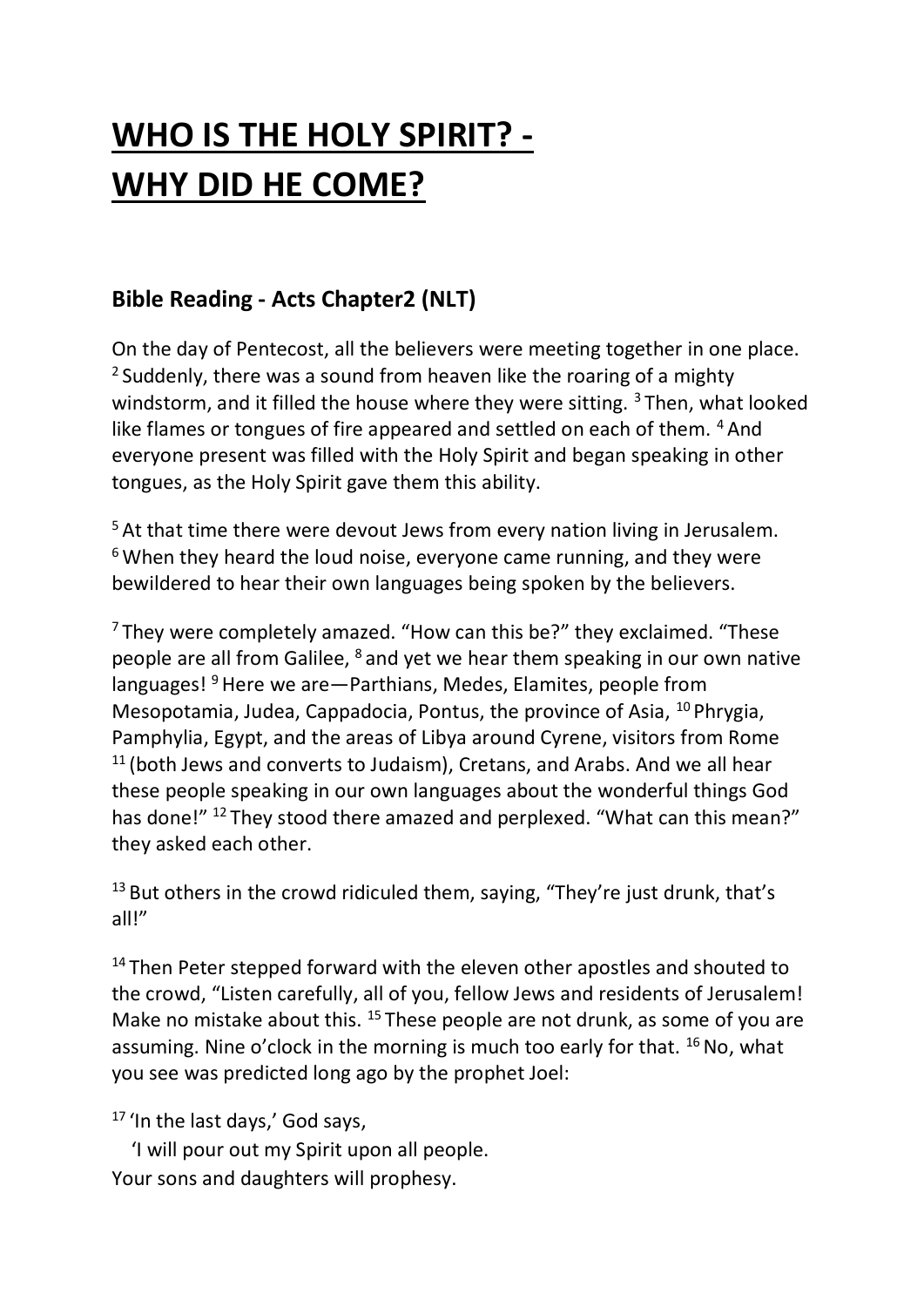Your young men will see visions,

and your old men will dream dreams.

- $18$  In those days I will pour out my Spirit even on my servants—men and women alike and they will prophesy.
- $19$  And I will cause wonders in the heavens above and signs on the earth below blood and fire and clouds of smoke.
- <sup>20</sup> The sun will become dark, and the moon will turn blood red before that great and glorious day of the LORD arrives.
- $21$  But everyone who calls on the name of the LORD will be saved.'

# **SERMON**

On 6<sup>th</sup> February we studied the New Testament letter of Jude. He said there will be scoffers who come into the Church and *'they will create divisions among you. They follow their natural instincts.'* Why? Because Jude said *'They do not have God's Spirit in them.'*

Today I believe God wants me to talk to you about His Holy Spirit.

Who or what **is** the Holy Spirit? The Holy Spirit is the third Person of the Trinity.

What does that mean? Let's go back a bit.

The person we usually refer to as God is God the Father. What is His name?

When asked by Moses, God told Him in Exodus 3 verse 14 His Name was *'I am'* or *'I am who I am.'*

In Hebrew, God's Name is rendered YHWH. That is the written form of the verb meaning 'to be' or 'I am'. The written Hebrew at that time had no vowels in it, but if it was spoken the word would have sounded like 'Yahweh' or 'Yarway' if spoken with an English accent. However, it was never spoken by Jews because they felt it too sacred a name for it to be spoken.

When the Scriptures were read out loud they would substitute the word 'Adonai' where Yahweh' was written – 'Adonai' meaning 'Ruler, Master and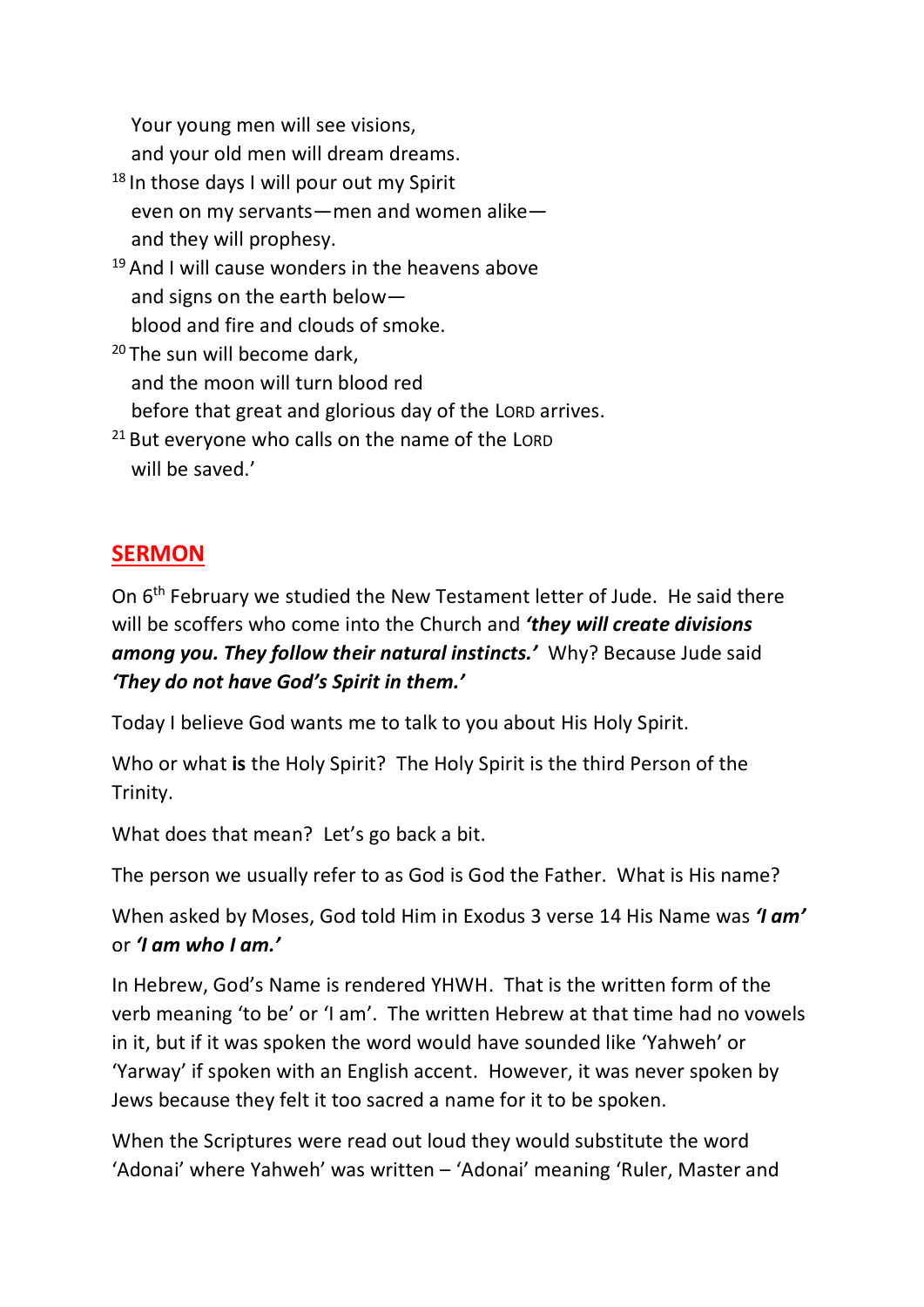Lord'. In the tenth century AD, Jewish scholars started to write out their language with vowels inserted, and when it came to God's Name the vowels they inserted were 'o' and 'a' and so YHWH was pronounced Jehovah, following the 'Adonar' pronunciation.

So, like you and me, God is a person with a name.

In the beginning of all time when He created the earth, God described Himself as plural. He said in Genesis 1 verse 26 'Let **us** make human beings in **our** image to be like **us'**.

So what did He mean - us?

The God we worship is the creator of the universe – 'of all things seen and unseen' as it says in the Nicene Creed. He created you and me.

Yes, our mother and father are the people God used in order to create the fleshly body we live in, **but** the whole process of the creation of a human being is a mind-blowing miracle of God.

Listen to this amazing reflection by King David in Psalm 139:

```
'You made all the delicate, inner parts of my body
   and knit me together in my mother's womb.
14 Thank you for making me so wonderfully complex!
   Your workmanship is marvellous—how well I know it.
15 You watched me as I was being formed in utter seclusion,
   as I was woven together in the dark of the womb.
16 You saw me before I was born.
   Every day of my life was recorded in your book.
Every moment was laid out'
```
You and me, as human beings, are created (as it says in Genesis chapter 1) in God's likeness. You and I are **spirits**; we have a **soul**; and we **live** in a body. God made us '3 in 1.'

And in a similar way God is '3 in 1.'

God is **Father**, **Son** and **Holy Spirit.** If you struggle with the concept of the Holy Trinity (or the Triune God as some people call him), then don't worry because a number of people struggle with this concept and hopefully today, you will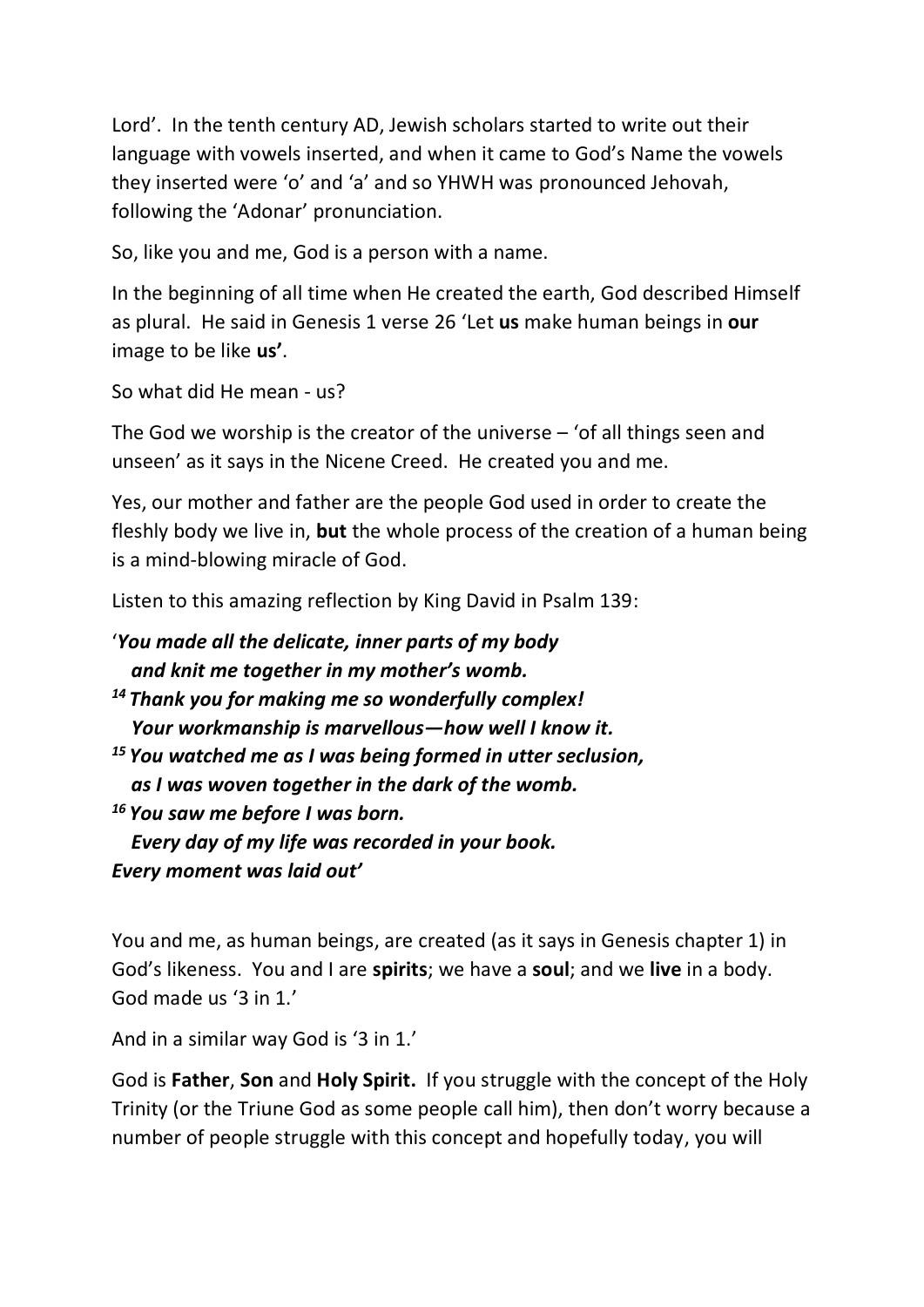better understand. Once we understand we are '3 in 1', it becomes easier to understand that God is '3 in 1'.

God is our Spiritual Father, He came down to Earth in the form of a man with a human body, God the Son. But He is Spirit too as John tells us in John chapter 4 verse 24. Here the Bible says:

## *'For God is Spirit, so those who worship him must worship in spirit and in truth."*

Oh, and don't be fooled by liberal theology or heretical teaching - the Holy Spirit is a He, not an 'it'. How do we know that? Because Jesus told us so. In John chapter 14 verse 26 Jesus said:

# *'But when the Father sends the Advocate as my representative—that is, the Holy Spirit—HE will teach you everything, and will remind you of everything I have told you. '*

So it is we say that the Holy Spirit is the Third Person of the Trinity, Father, Son and Holy Spirit

### **OK, now what does God want us to know about the Holy Spirit?**

Well firstly God sent His Holy Spirit (50 days after Jesus died), because without Him we simply cannot live the life He wants for us. He could have left us to our own devices but such is His love for us that if we will humbly recognise that without Him we can only fail in our daily attempt to live a righteous life, and ask Him to fill us, then He delights to do just that!

God the Father and the Son – wants to make His home inside each one of His created children, you and me, by His Spirit. Isn't that awesome??!!

Sadly in the case of so many people, He cannot make His home in them. Why, because He will not force Himself, He has to be invited. His taking up residence inside you is conditional. You have to want Him and ask Him to come.

That may sound scary for those who haven't done so, or for those who don't know that it's what God wants. Many early believers did not know this was what God wanted to do.

In Acts 19 verse 2, when asked by Paul if they had received the Holy Spirit, some believers in Ephesus said they had been baptised by John the Baptist but went on to say *'"We haven't even heard that there is a Holy Spirit."*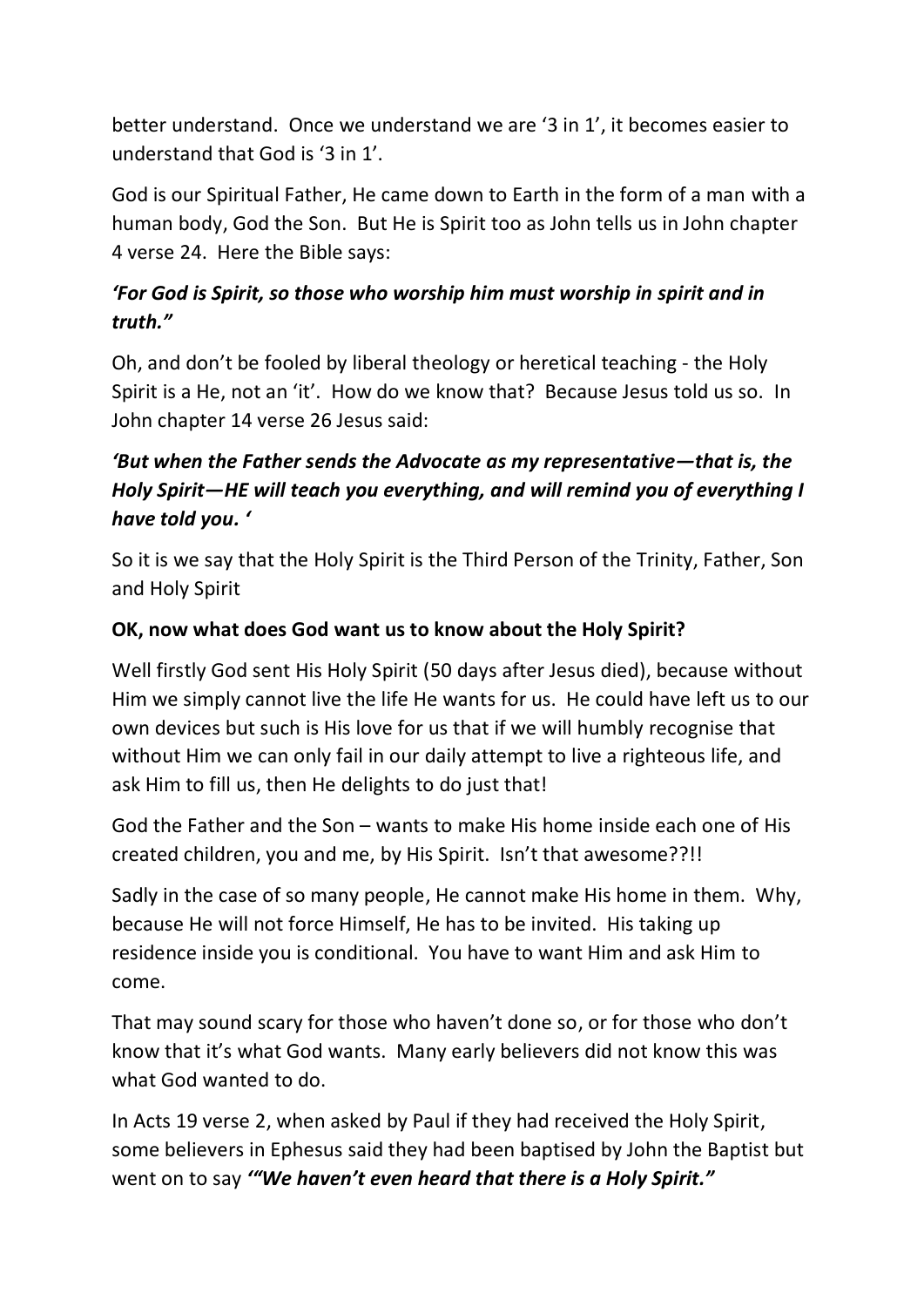So Paul said to them, *"John's baptism called for repentance from sin. But John himself told the people to believe in the one who would come later, meaning Jesus." As soon as they heard this, they were baptized in the name of the Lord Jesus".* (Now listen) *"'Then when Paul laid his hands on them, the Holy Spirit came on them, and they spoke in other tongues and prophesied. There were about twelve men in all.'*

#### Wow!

Many Christians believe in God, worship God, and try to be like Him by loving others and doing good things. Most also believe Jesus died for their sins - and realise that by His death salvation is available to them. But few realise or are even told there is more.

Michele and I were like this for many years in our Christian walk.

One day, Michele and I were shown by Godly Christians that there was more than belief in God, there was the possibility of actually receiving God's Holy Spirit into, not just our life, but literally into your body. Michele and I didn't know each other at the time but separately we both became born again and Spirit filled over 20 years ago.

We thank God for those who studied the scriptures and showed us the truth. I thank God for those who have received the Holy Spirit into their lives, seen massive changes in their life and as a result want to pass on God's gift of His Spirit to others.

Next Sunday the Church celebrates the day of Pentecost.

For those who will attend the Pentecost service or have done so countless times in the past, how many even understand what happened on that day recorded in chapter 2 of the Acts of the Apostles, shortly after Jesus died. We just read it – did it make any sense to you?

'The sound of a roaring mighty thunderstorm' - God's **awesome omnipotent presence** filling the house where 11 men – the disciples - were sitting.

'Flames or tongues of fire' settling on each of them!

Each of them suddenly speaking fluently in unknown languages!

How must they have felt? Probably it all happened so quick they barely had time to consider running away or falling prostrate out of fear. How might we have felt?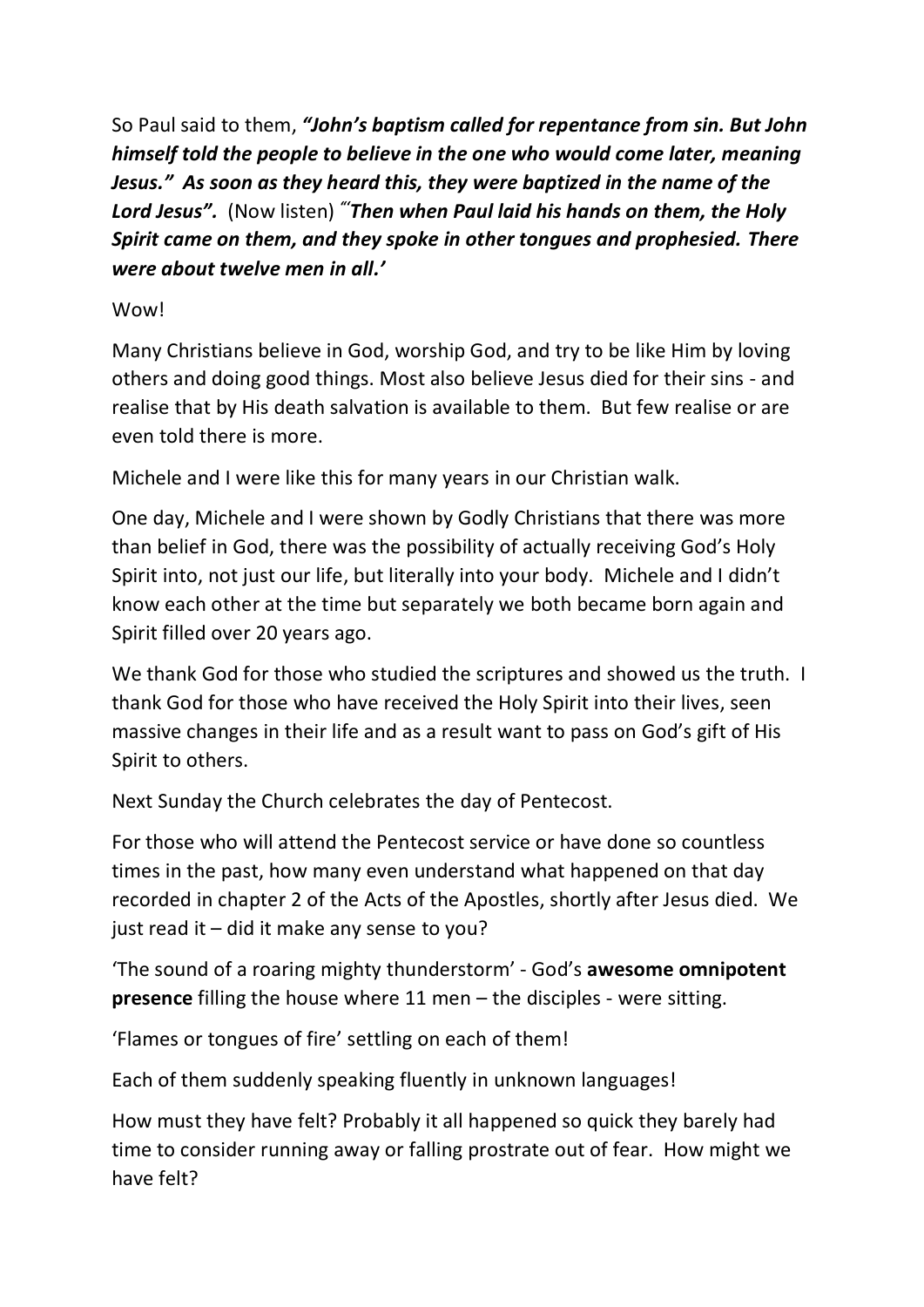Then they are insulted by crowds who tried to make sense of it. They blurted out *'They're just drunk that's all.'* That sounds to me like the kind of thing we might say if we had just experienced something totally inexplicable. Which of course this was. Totally inexplicable, but not to God. And not to those disciples. Because in truth they had just been filled with God. And because of this spiritual infilling of the Holy Spirit, Peter was then empowered to boldly proclaim:

*"Listen carefully, all of you, fellow Jews and residents of Jerusalem! Make no mistake about this. These people are not drunk, as some of you are assuming. Nine o'clock in the morning is much too early for that. No, what you see was predicted long ago by the prophet Joel:*

*'In the last days,' God says, 'I will pour out my Spirit upon all people. Your sons and daughters will prophesy. Your young men will see visions, and your old men will dream dreams. In those days I will pour out my Spirit even on my servants—men and women alike and they will prophesy. And I will cause wonders in the heavens above and signs on the earth below'"*

He went on to say later in chapter 2 that everyone who calls on the Name of the Lord will be saved. God's promise of pouring out His Holy Spirit is for **ALL people** - that includes you and me!

We have heard God's Word this afternoon talking about an event that will be on the agenda for many churches next Sunday. God willing, some brave vicars, ministers, pastors and preachers will shed some Godly insight concerning Pentecost and what it means for people today. Others may avoid this difficult teaching altogether.

But I want to help those of you who are open to receiving from God today – my prayer is that God will unlock any misunderstandings or difficulties you might have about the Holy Spirit.

And that brings me to what I believe is the key question concerning him.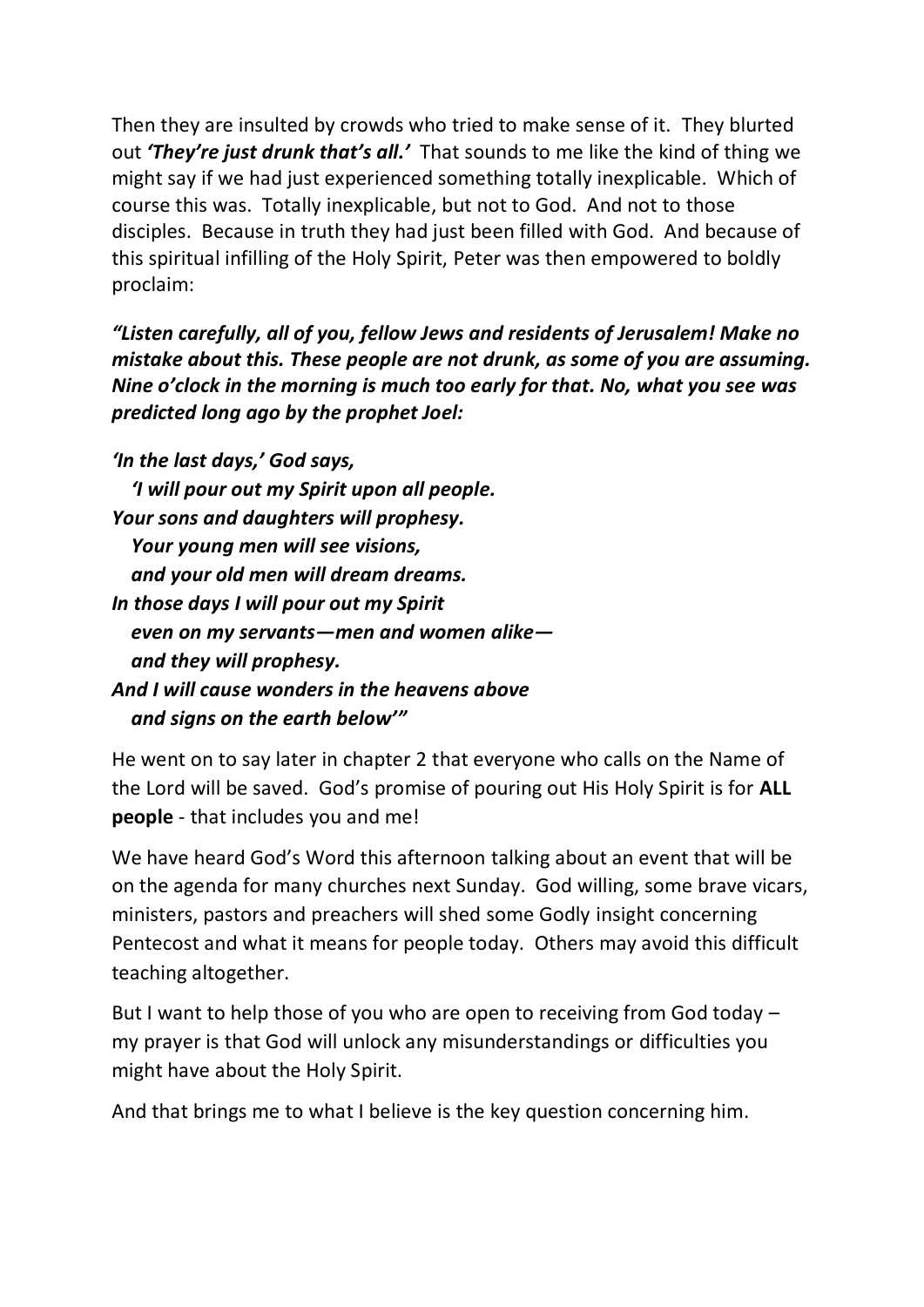## **WHY, did God make His Holy Spirit available to all people on that day almost 2,000 years ago, and to any who would turn to him thereafter, including you and me?**

Really to find the answer and to understand it, I believe it is necessary to read the whole of The Bible and I don't know how many months that would take us. But I do know we haven't got time to do that today!

So I will do my best to condense into a couple of paragraphs what I believe Scripture teaches us about the answer to this question.

When God created man in His own image, one of the most precious gifts He gave us all, despite knowing all the risks that would go with it, was the unconditional gift of freedom of choice.

In the Garden of Eden some time after the creation of the first man and woman from whom we have all descended, Adam and Eve chose to do what **they thought** would be better than following the commands of their Creator. Yes they were influenced by the enemy of God – Satan - who entered the garden and whispered a lie into their ears.

And yes, satan and his demons have been misleading people with lies and deception ever since, and you and me are enticed too, yet most of the time we don't know it is satan, but even when we do realise it is him, we still follow his lies. But at the end of the day we blame our actions on the devil or on anyone we like, because that is our fallen, sinful nature; to blame someone else – 'anyone but me'. But we have a choice and we can say 'No' to what is wrong and 'Yes' to what is right.

The trouble is we are slaves to our sinful nature - to our flesh. That was the consequence of The Fall – the preference if you like, of Adam and Eve to do their own thing. And that is inherent in all of us today. We see it in children – we don't have to teach them to do wrong, that is their natural disposition, we have to teach them to do what is right! Prisons are full with people who struggle with the flesh, with doing what is wrong.

The Old Testament is full - Book after Book, Chapter after Chapter - of examples of God's people turning away from God, deliberately sinning and doing evil. At one point God destroyed His creation totally when He sent the flood. The only human survivors were Noah and his family. Later in Exodus 32, God told Moses he was so angry with the people choosing sin and evil, that He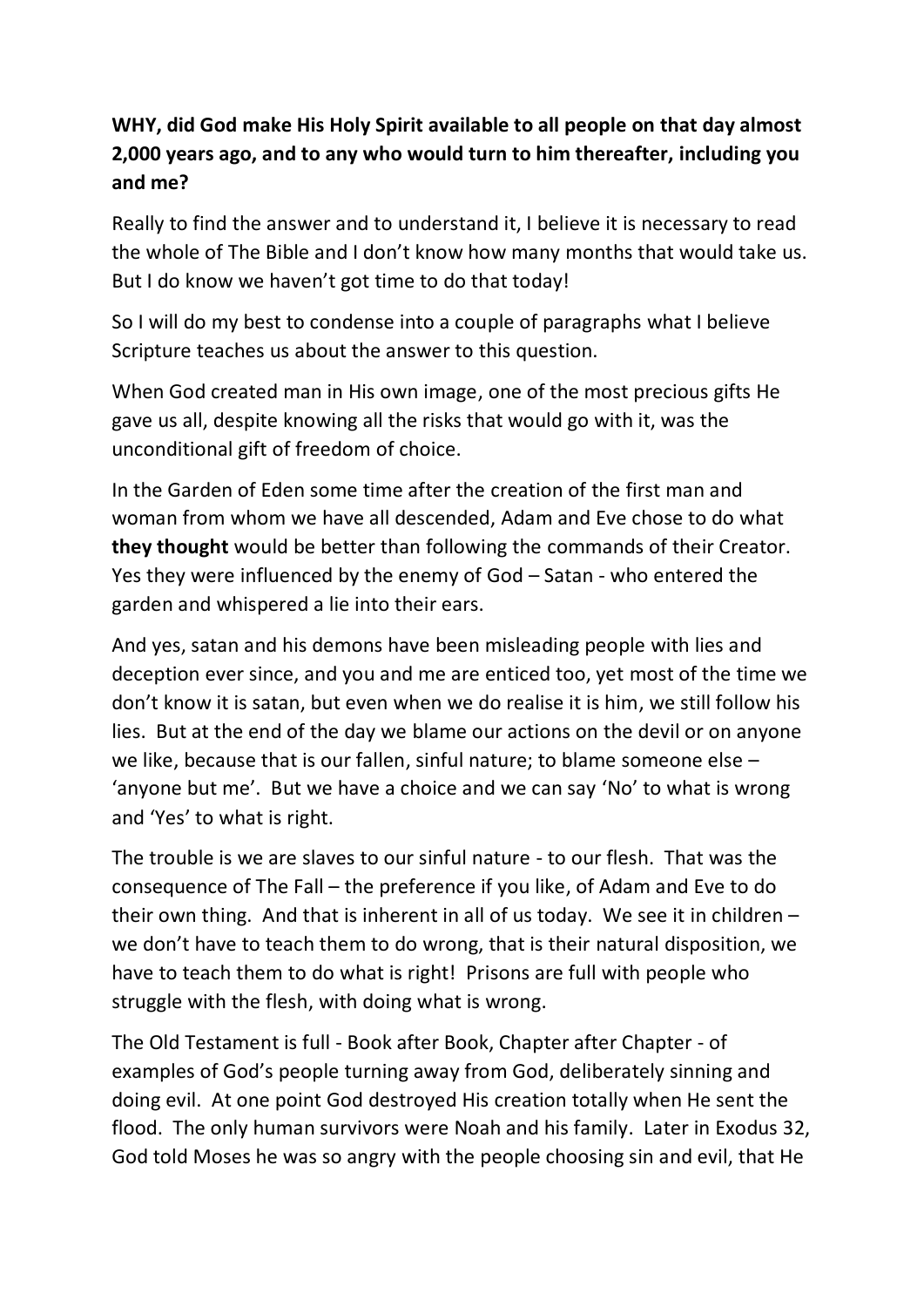would wipe them out again, but He relented in answer to Moses pleading with Him. After centuries of patience, God later He sent His one and only Son. But even then after Jesus had spent 33 years on the earth, man and boy, still the human race didn't change. In fact we even turned on Him and crucified our Saviour! Still most of us preferred sin to holiness.

God knew all this in advance and so His final plan was to send His Holy Spirit. At last we would be given a chance of turning from sin and being saved from its eternal consequences.

Why did He do this? Because as natural human beings it is impossible to be free from sin. But when we accept Christ as our Saviour and receive the Holy Spirit and allow Him to purify us and change us within, then and only then, we **can** be free from sin.

Not sinless, as we still sometimes respond to things in sinful ways, but free from the stranglehold, the power of sin to control our lives, free to enjoy the life God originally intended us to lead.

Paul discovered this truth after His conversion. Prior to that he was zealous for God – so zealous in fact, that He missed totally what God was doing. He had no idea the Jews' Messiah, the Saviour of the World, Jesus Christ had arrived. He went around persecuting and imprisoning Jesus' followers because he thought they were a religious sect, enemies of the one true God. But then he encountered the risen Christ on the road to Damascus, he became filled with the Holy Spirit, and God opened his eyes to the truth. And in His letter to the Romans, chapter 7 and verses 18 to 25 Paul said this powerful summary of what all people know in their hearts when they discover Christ:

*'I know that nothing good lives in me, that is, in my sinful nature, I want to do what is right, but I can't. I want to do what is good, but I don't. I don't want to do what is wrong, but I do it anyway. But if I do what I don't want to do, I am not really the one doing wrong; it is sin living in me that does it.*

*I have discovered this principle of life—that when I want to do what is right, I inevitably do what is wrong. I love God's law with all my heart. But there is another power within me that is at war with my mind. This power makes me a slave to the sin that is still within me. Oh, what a miserable person I am! Who will free me from this life that is dominated by sin and death? Thank God! The answer is in Jesus Christ our Lord.'*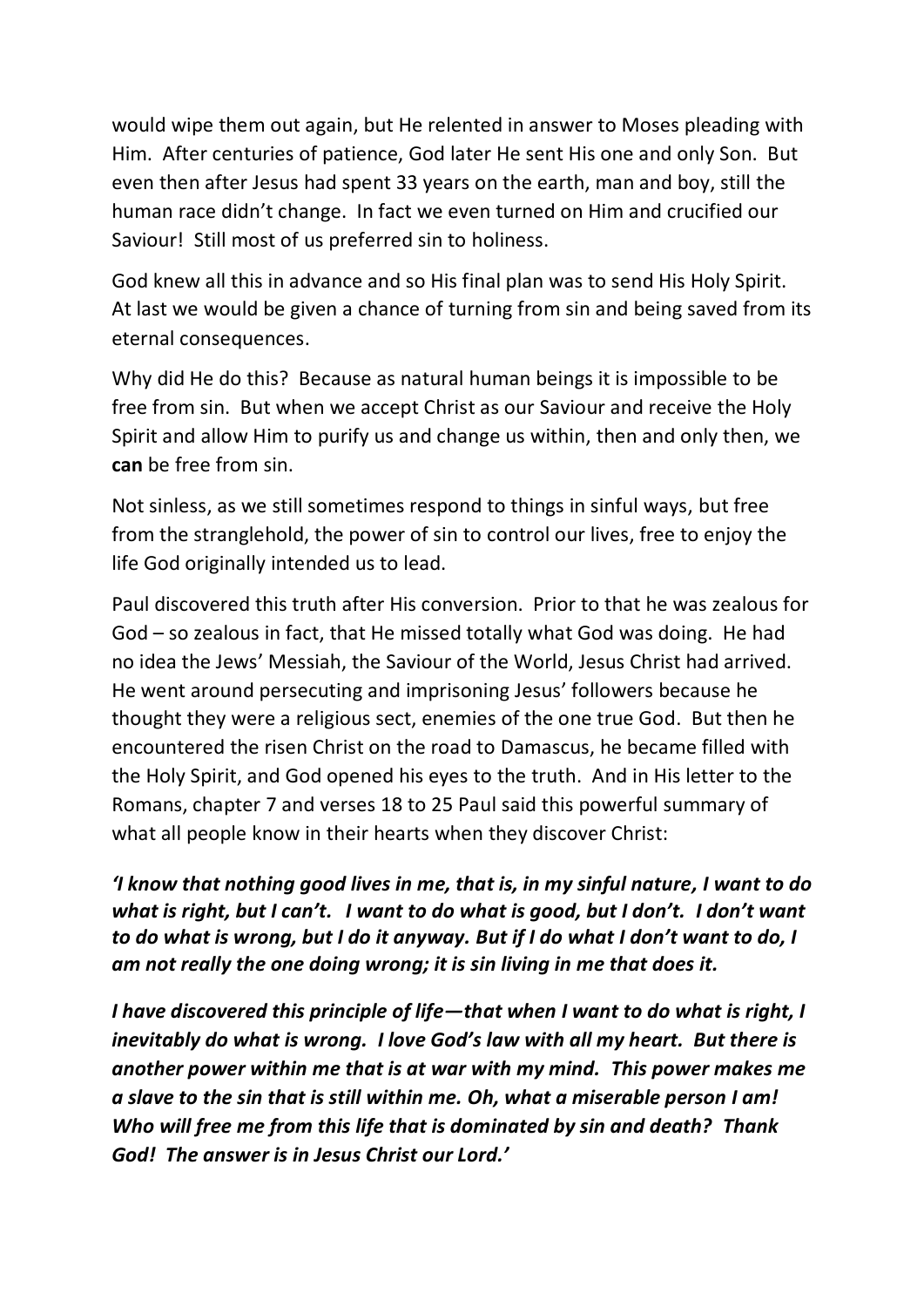And he goes on a few verses later in Romans 8 verse 6 to say:

## *'Letting your sinful nature control your mind leads to death. But letting the Spirit control your mind leads to life and peace.'*

The truth is we can only be Christ-like and do what is right if we are filled with the Holy Spirit. Without Him we are doomed to fail.

## **Finally then, if we need the Holy Spirit, how do we receive him?**

After His death, the Lord appeared to His disciples and it says in John 20 verse 22 *'He breathed on them and said, "Receive the Holy Spirit.'*

In the reading today, the Holy Spirit descended onto the disciples like flames or tongues of fire.

## Later in the same chapter of Acts 2 verse 38 it says *'Repent, turn to God, be baptised for forgiveness of sins then you will receive the gift of the Holy*  **Spirit.'** So prior to receiving the Holy Spirit we need to repent, turn to God and be baptised and forgiven by God.

Acts 5 verse 32 tells us that '*the Holy Spirit will be given to those who obey Him'.* So obedience to God is an important pre-requisite too.

## And in Acts 8 verse 17, it *says 'Peter and John laid their hands upon these believers, and they received the Holy Spirit.'*

So there are a number of ways people received the Holy Spirit in Bible times, but today the traditional way people receive the Holy Spirit in the Church (when they realise that they need to be filled with Him) is to have a Spirit filled believer lay there hands on them and pray over them.

Michele and I would be very happy to pray for anyone at the end of the service or in the privacy of your own home if they would like to be filled with the Holy Spirit.

Do not be embarrassed if you have never been filled - don't let the opportunity go by. God's Holy Word makes many promises for those filled with His Holy Spirit.

Here are some examples of what we can expect according to Scripture if we receive the Holy Spirit into our lives:

1 Corinthians 2 verse 13 and 14*: 'He helps us to understand the Bible (spiritual truths)'.*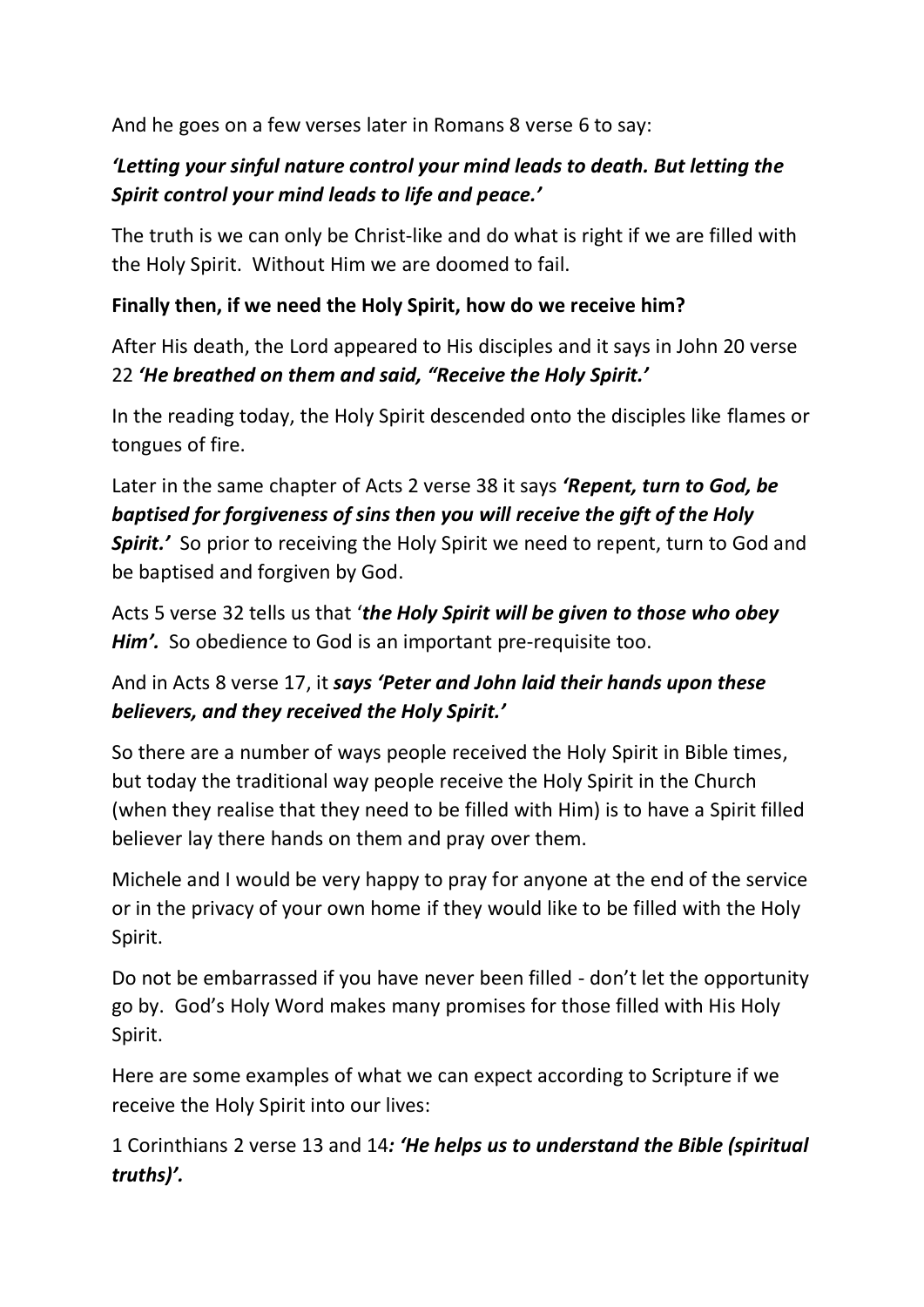1 Corinthians 3 and Romans 7 *'We will no longer be controlled by the sinful nature'.*

2 Corinthians 3 verse 17 *'He brings us freedom'*.

Colossians 1 verse 8 '*He will give us a love for others'*

2 Thessalonians 2 verse 13 *'He makes us holy'.*

Titus [3 verse](https://www.biblegateway.com/passage/?search=Titus+3:5&version=NLT) 5 *'He gives us a new birth and new life.'*

[1 John 2 verse](https://www.biblegateway.com/passage/?search=1%20John+2:27&version=NLT) 27 *'He teaches us everything we need to know, and what he teaches is true'.*

Acts 4 verse 31 '*We will preach with boldness'*.

Acts 19 verse 6: '*We will speak in tongues.'*

Romans 8 verse 26 *'He helps us to pray correctly.'*

Ephesians 1 verse 14 '*He is God's guarantee of our salvation'.*

Aren't those good reasons to invite the Holy Spirit into your life if you haven't already?

Furthermore, we read in [Galatians 5:22](https://www.biblegateway.com/passage/?search=Galatians+5:22&version=NLT) that the Holy Spirit produces wonderful fruit in our lives: *'love, joy, peace, patience, kindness, goodness, faithfulness, gentleness and self-control'*

And if that weren't enough, Paul tell us in 1 Corinthians 12 that in the Churchsetting, where a meeting is taking place, God gives a number of Spiritual gifts to us in order that we can help each other. Different people are given different gifts by the Holy Spirit.

He lists them as follows:

The ability to give wise advice;

A message of special knowledge.

Great faith.

The gift of healing.

The power to perform miracles.